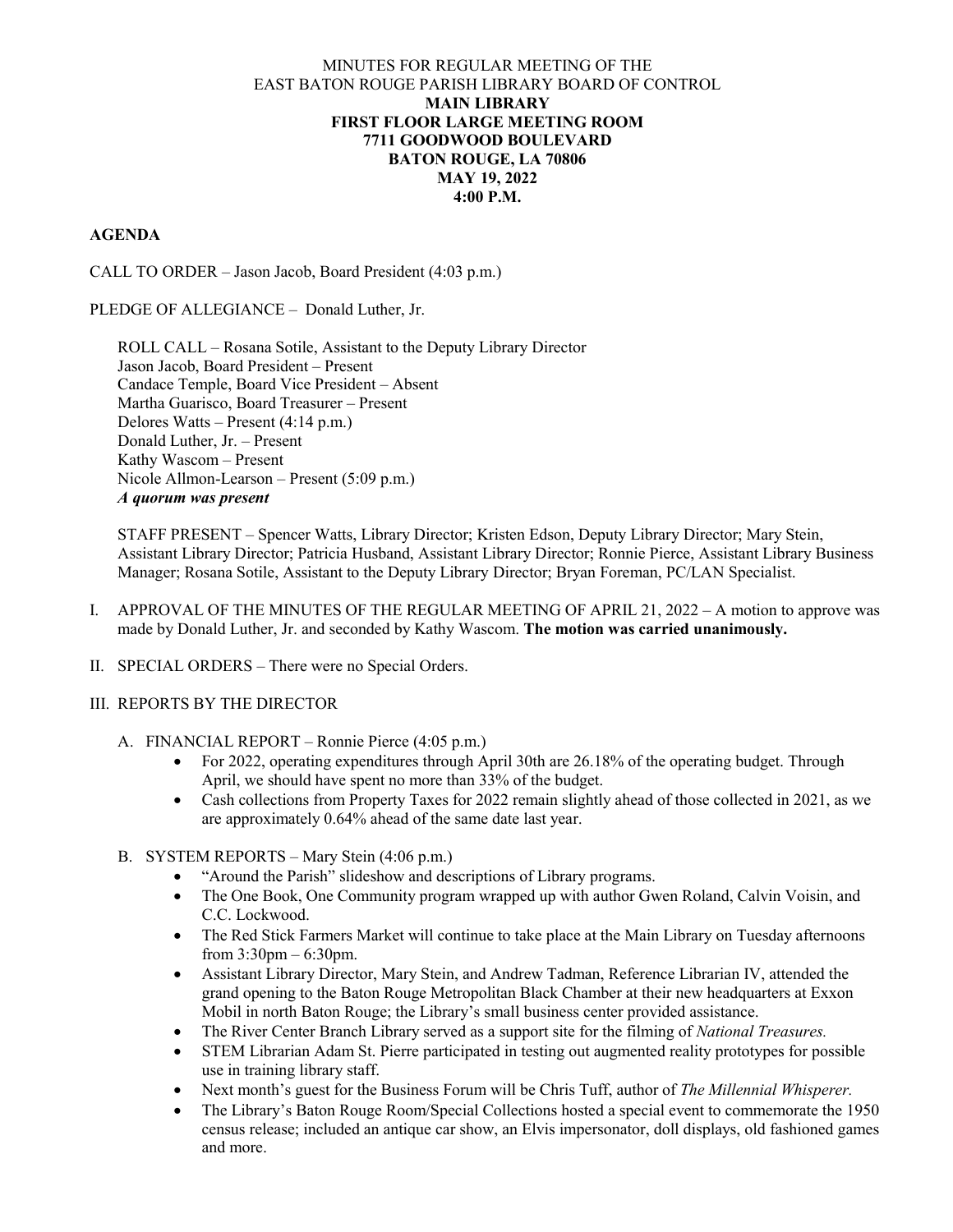- The Library released its community survey for several weeks; 1,468 responses were received; results should be available within the next few weeks.
- The Bluebonnet Regional Library hosted the public meeting for the Mississippi River Bridge Project; library meeting rooms give the library an important connection to the community.
- Library administration attended a tabletop exercise at MOSHEP for hurricane emergencies and preparedness; also reviewed continuity of operations plans.
- The Main Library hosted the spring concert for the East Baton Rouge Parish School System Talented Strings; also hosted the Civic Orchestra, which will return May 28<sup>th</sup>.
- A Memorial Day concert will be held at the Main Library on May 30th; the Baton Rouge Concert Band will perform their annual Memorial Day concert.
- The Library has completed the first year of its Home Library Project in its pilot phase, which includes delivering books to school children to keep at home; five schools in the EBR school system were selected.
- Preparations for the Library's summer reading program are underway; this year's theme is Oceans of Possibilities; the Beanstack app will provide the reading tracker, but paper trackers will still be available.
- Friday night Movies on the Plaza will return this summer, scheduled for Fridays in June at the Main Library.

## C. OTHER REPORTS

- 1. MAINTENANCE AND ADDITIONAL CAPITAL PROJECTS Kristen Edson (4:22 p.m.)
	- Landscape mulching was completed at Baker, Carver, Fairwood, Greenwell Springs, Pride, Scotlandville, and Zachary Branch Libraries; landscaping at the front of the Main library will be scheduled within the month.
	- Grout cleaning was completed at Fairwood Branch and Bluebonnet Regional Libraries; carpet cleaning continues at Main Library.
	- The splash pad at the Main Library is currently not working; waiting on parts for repairs.
	- The monumental sign at the Main Library has been fully repaired; landscape replacement will be next.
	- The vendor made service calls to replace the Variable Air Valve boxes at the Main Library; will also troubleshoot other issues.
	- The server room at the Main Library has been experiencing several problems; Entergy will check the voltage in the lines for possible issues; a power surge caused the server room air conditioning unit to trip, which caused a portion of the room to nearly overheat; adjustments will be made to stop the sensor from tripping.
	- The patron elevators at River Center Branch Library have been taken out of service after two occurrences of patrons getting stuck in the elevator; response times were quick and nothing was found to be wrong with the elevators; the amount of weight in the elevators may have caused the safety sensor to trip.
	- A broken underground pipe caused a water leak inside the building at Jones Creek Regional Library; an engineer will assess how to best backfill the hole in the shipping area.
	- An architect visited the Bluebonnet Regional Library to count and measure existing furniture for the upcoming renovation project; waiting on updated plans from last month's meeting.

# 2. MISCELLANEOUS REPORTS – Spencer Watts (4:30 p.m.)

- A kickoff meeting was held May  $10<sup>th</sup>$  for the Baker Branch Library renovation project; Library staff highlighted the main areas of construction that will be needed; Architectural Services provided massing diagrams to the architect.
- Library staff and Architectural Services staff walked the site for the new proposed Delmont Gardens Branch Library; also obtained a re-subdivision survey of the site that showed 1.73 acres available; will need almost the entire site for a multi-story footprint.
- The service yard gates project issue has been resolved with BREC and will begin to once again move forward; the requisition for parts was approved yesterday.
- The Parish Attorney's Office reviewed the Library's revised Employee Policy Handbook and met with Library staff on May 3<sup>rd</sup> to review some of the details; it was suggested to separate the handbook into different sections to create three manuals; another meeting will be held again soon.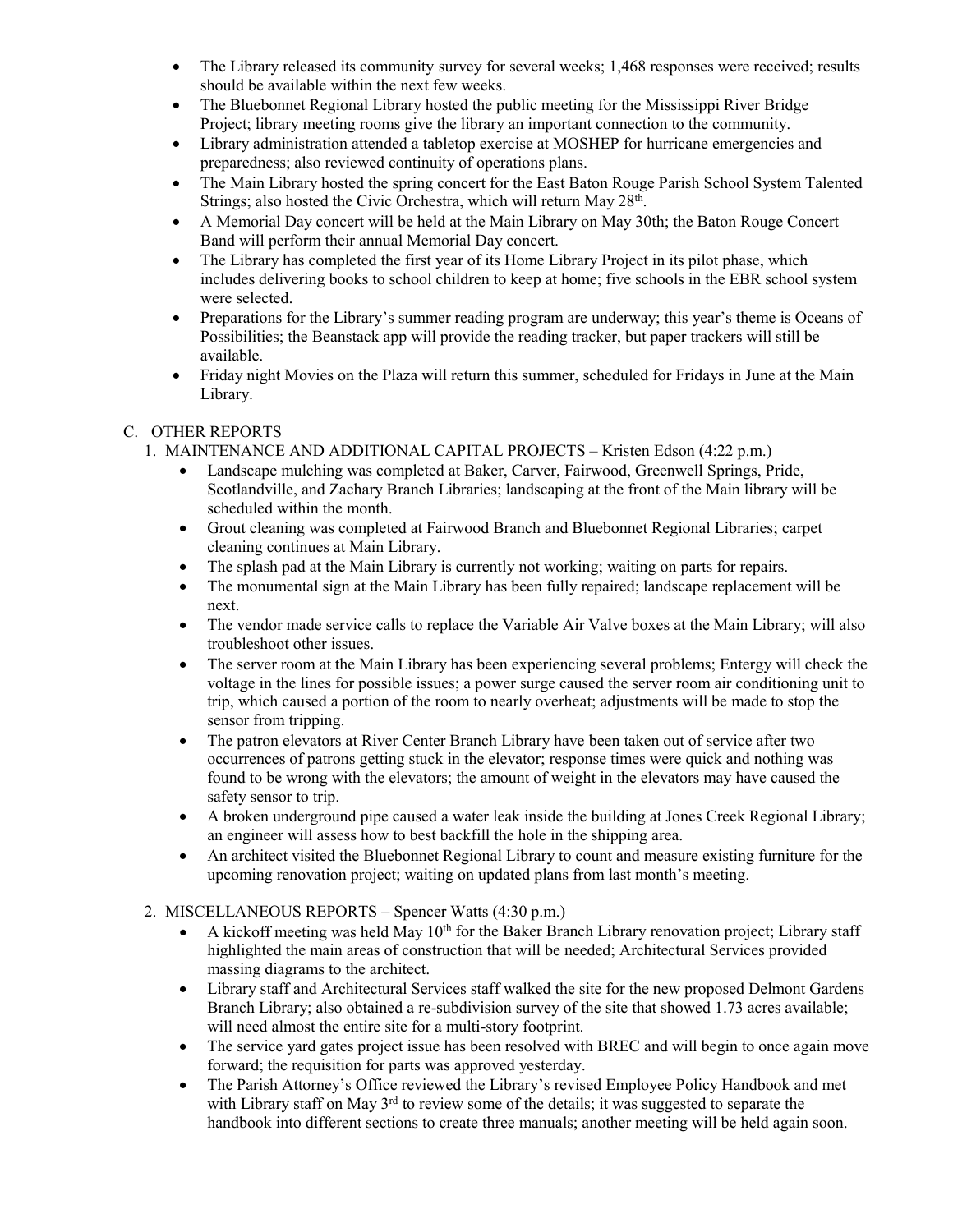- The Library's carry-forwards were approved and released by the Finance Department; the Chief Administrative Officer will have to approve each expenditure before funds are released; the first item on the funding agenda is the roofing project and two chiller replacements.
- Internal Audit completed their study of the Library's work schedule and difficulties encountered by staff; some staff have to periodically work 8 or 9 days in a row due to the revised City Parish work week plan; this impacts service and morale; some solutions presented were approaches that the Library has already tried with limited or no success; the Library is also looking into retaining a consultant that specializes in work flow and scheduling processes.
- Computer Services update: the hot spots are being shipped following a supply chain delay and will be ready for distribution early next month; the multi-function devices (printers/copiers) are being systematically replaced with new models; training will begin for the new Skilltype staff development platform; Kristen Edson completed the third application for the Emergency Connectivity Fund, which was certified and submitted on May  $3<sup>rd</sup>$ ; the inventory management firm has returned on site for additional tagging and upgrading their previous work; the budget app is now ready for staff use.
- Library administrative staff has begun discussions with Bradbury Miller, the executive recruitment firm that will conduct the search for a new Library Director; they suggested scheduling a meeting with the Search Committee and other Board members in late July; this would allow for interviews to begin in early December.
- Yesterday, Library staff met with Mayor-president Sharon Weston Broome and the new Chief of Staff, Dante Bidwell, to discuss issues with purchasing, the low compensation rate, and scheduling issues for library employees.
- The Library is beginning its hurricane preparedness throughout the system.
- The summer school nutrition program released its schedule for lunch delivery; most branches located within the East Baton Rouge Parish school district will be a host site for school-aged children to pick up free lunches.
- Board members and Library staff discussed job openings listed on the City's website and difficulties the Library is facing in filling vacant positions at every classification level.

Board President Jason Jacob asked for public comments. No public comments were made.

IV. REPORTS OF COMMITTEES – There were no reports of committees.

## V. UNFINISHED BUSINESS

- A. UPDATE ON SOUTH BRANCH LIBRARY Spencer Watts and Patricia Husband (4:52 p.m.)
	- The architects have submitted an updated project schedule; construction documents should be delivered on June  $24<sup>th</sup>$ ; Library staff and Architectural Services will have a month to review and submit questions and corrections; the projected bid date will be in early August, with construction possibly beginning in late November or December; brief discussion on the project timeline once construction begins.
	- The April 22<sup>nd</sup> meeting included reviews of signage and furniture.
	- The May 2nd meeting included discussions on types of signs and way-finding signs; also discussed emergency exit locations and information on electrical systems for card access, RFID and other systems.
	- The May 12<sup>th</sup> meeting focused on AV needs, as well as a final review of AV requirements throughout the building, as well as security and surveillance.
	- Board members and Library staff discussed security lighting, reduction of light pollution, and types of exterior lighting commonly used at other libraries located in residential areas.
- B. UPDATE ON SCOTLANDVILLE BRANCH LIBRARY Spencer Watts (5:03 p.m.)
	- The Board was shown photos of the new exterior elevation drawings and the new canopy that will replace the porte-cochere at the building's entrance; will also allow for additional ADA parking spaces near the entrance.
	- More natural light will be allowed to filter into the building, creating a feeling of lightness and openness; original architectural elements at the entrance of the building will be more prominent; higher ceilings will also provide a line of sight to the back of the building from the main entrance.
	- Board members and Library staff discussed public transportation enhancements in the local area; there is also a multi-agency project pursuing a federal grant to enhance crossing walks, sidewalks and transit access in the area.